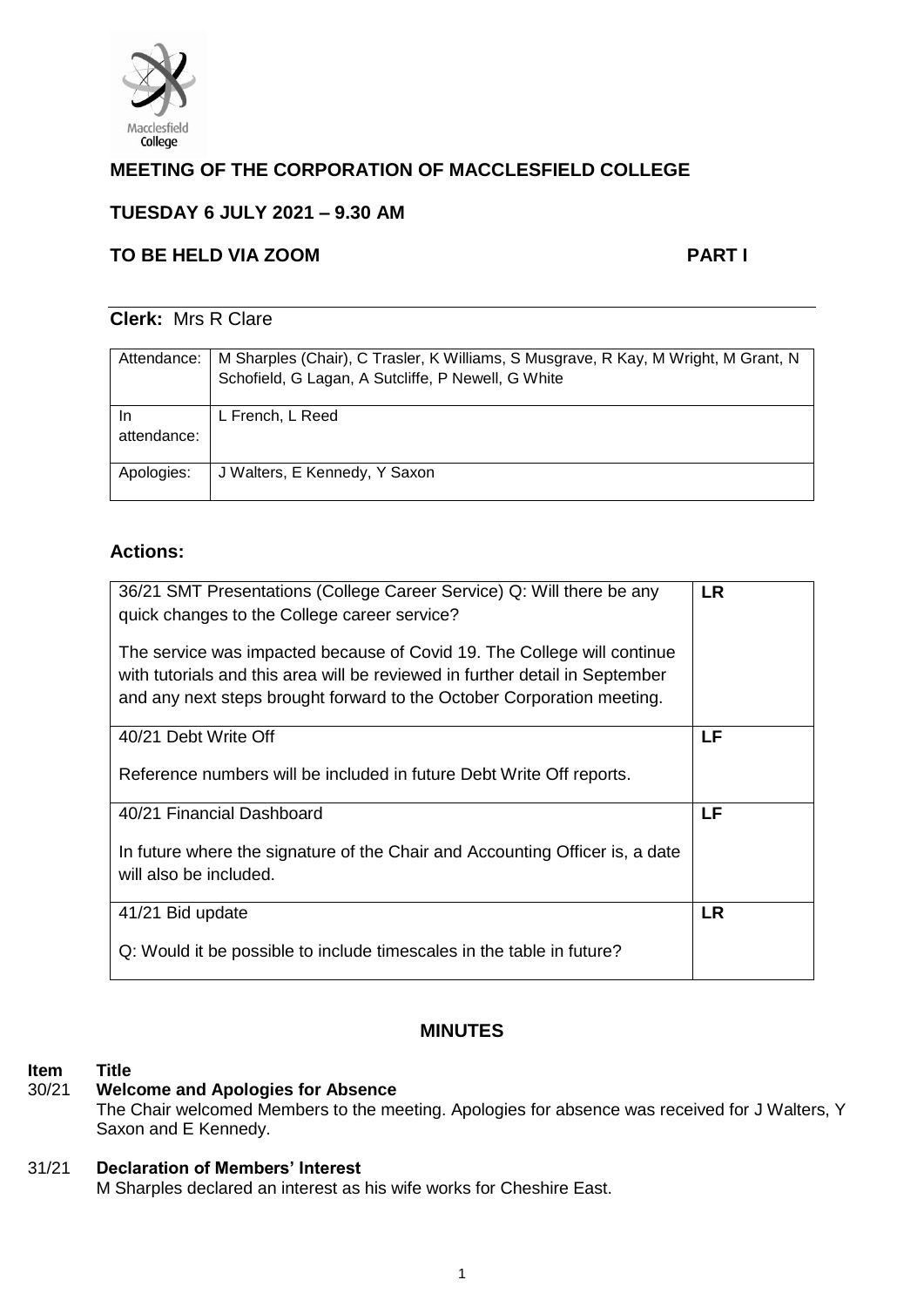### 34/21 **Minutes**

**To confirm and approve the Part 1 Minutes of the meeting held on 11 May 2021** The minutes of the Part 1 Corporation meeting held on 11 May 2021 were approved as an accurate record.

### 35/21 **Matters arising from the meeting held on 11 May 2021 To discuss any matters arising from the meeting held on 11 May 2021**

The two teaching and learning actions will be carried forward for future reports. Number of enrolments and the number of in person lesson observations and online lesson observations will be included in future reports.

LF stated that HR had confirmed that BAME is the title that is being used within Education reporting at the current time.

### 36/21 **SMT Presentations**

### **Receive presentation on Staff Survey**

ZB was welcomed to the meeting to present the staff survey. The main points from the presentation were the following:

- The staff survey was sent to all members of staff electronically and 70% of members of staff completed the survey (this met the KPI target and was an increase from 65% in 2019/20).
- There were 37 questions asked with 9 themes (the themes were presented).
- It was difficult to analyse the data this academic year as it was compared to 57 colleges who used the survey, some of the colleges had not had as many lockdowns as the North West and colleges had carried out the survey at different times of the year. Macclesfield College completed the survey in May.
- The analysis the college will be focussing on is 'percentage agree' rather than distance travelled. Distance travelled was too difficult to measure due to isolations and how Covid19 had impacted colleges differently depending on the region.
- The highest percentage agree statements were in 'Safety, Health and Environment' and 'The work itself'.
- The strong positive statements were shared with Corporation Members.
- The areas to explore further were shared and these responses required further analysis with HR leading on cross department focus groups to discuss the survey in more detail. An action plan will be created once managers have scrutinised the survey results at department level to identify any particular focus areas.
- The questions will be better worded in the future as some of the questions were misleading.

## **Q: The question relating to planning has a lower percentage, is that a problem area for members of staff?**

A focus group will be conducted with members of staff to explore in greater detail.

#### **Q: My efforts at work are recognised received 59%, do you know why?**

This was thought to be related to the challenges of the pandemic but will be explored within a staff focus group.

#### **Q: What software was used to conduct the survey?**

QDP was used to conduct the survey, however it had a number of discrepancies. The survey was conducted at different times, the survey did not report against colleges to show distance travelled. A different tool to conduct the survey in the future will be explored.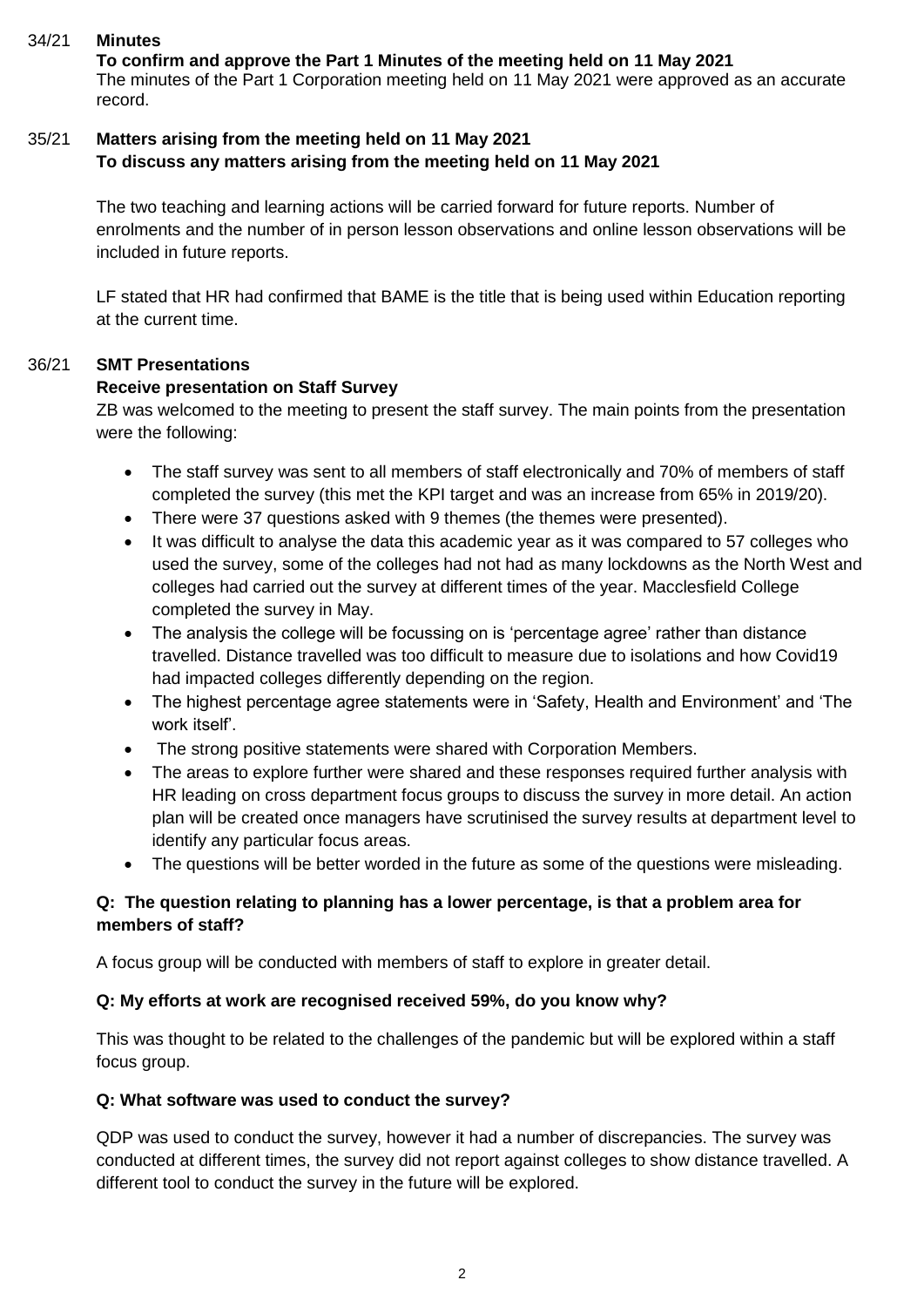#### **Receive presentation on Student Survey**

ZB presented the student survey. The main points from the presentation were the following:

- 60% full time learners and 37% part time learners completed the survey.
- The survey was conducted from March to June.
- It was noted that the Progress Coaches conduct the survey but they were isolating due to Covid 19 through some of the period that the survey was conducted. The examinations were also brought forward due to Covid 19 and therefore examinations took place through some of the period the survey was conducted.
- The questions related to Macclesfield College and the course.
- The analysis the college will be focussing on is 'percentage agree' rather than distance travelled. Distance travelled was too difficult due to isolations and how Covid 19 had impacted colleges differently depending on the region.
- 89% of full-time learners indicated percentage agree for questions relating to Macclesfield College and 86% of full-time learners indicated percentage agree for questions relating to 'My Course.
- 96% of part-time learners indicated percentage agree for questions relating to Macclesfield College and 97% of part-time learners indicated percentage agree for questions relating to My Course'.
- A strong positive percentage agree was indicated for 'I feel safe at College'. The strong positive statements were reported for both full-time and part-time students.
- ZB explained that there were highly positive responses from Adult Learners.
- The areas to explore further included the 'careers services being helpful' received 76%. This is currently an external service but members of staff could be upskilled and this could become an inhouse service in the future.
- The next steps for full-time learners include a tutorial induction focussing on lost learning due to Covid 19 and bring topics that require further learning to the beginning of the academic year. A focus will be on assessments, target grades and teacher assessment.
- The next steps for part-time learners include completion in a timely manner due to the impact of Covid 19 and capturing learner voice earlier in the academic year, this is in order to capture evidence in relation to course review.

## **Q: The 'Assessment tasks were made clear to me' received 84%, was there any correlation with this question and underperformance?**

This was due to the BTECs being brought forward and mark boards switched off due to Covid.

#### **Q: The College must be pleased with the positive student responses?**

Yes, we can confidently state that it was a positive learner voice and students are happy at Macclesfield College.

#### **Q: Will there be any quick changes to the College career service?**

The service was impacted because of Covid 19. The College will continue with tutorials and this area will be reviewed in further detail in September and any next steps brought forward to the October Corporation meeting.

#### **Q: Has there been an impact on employers?**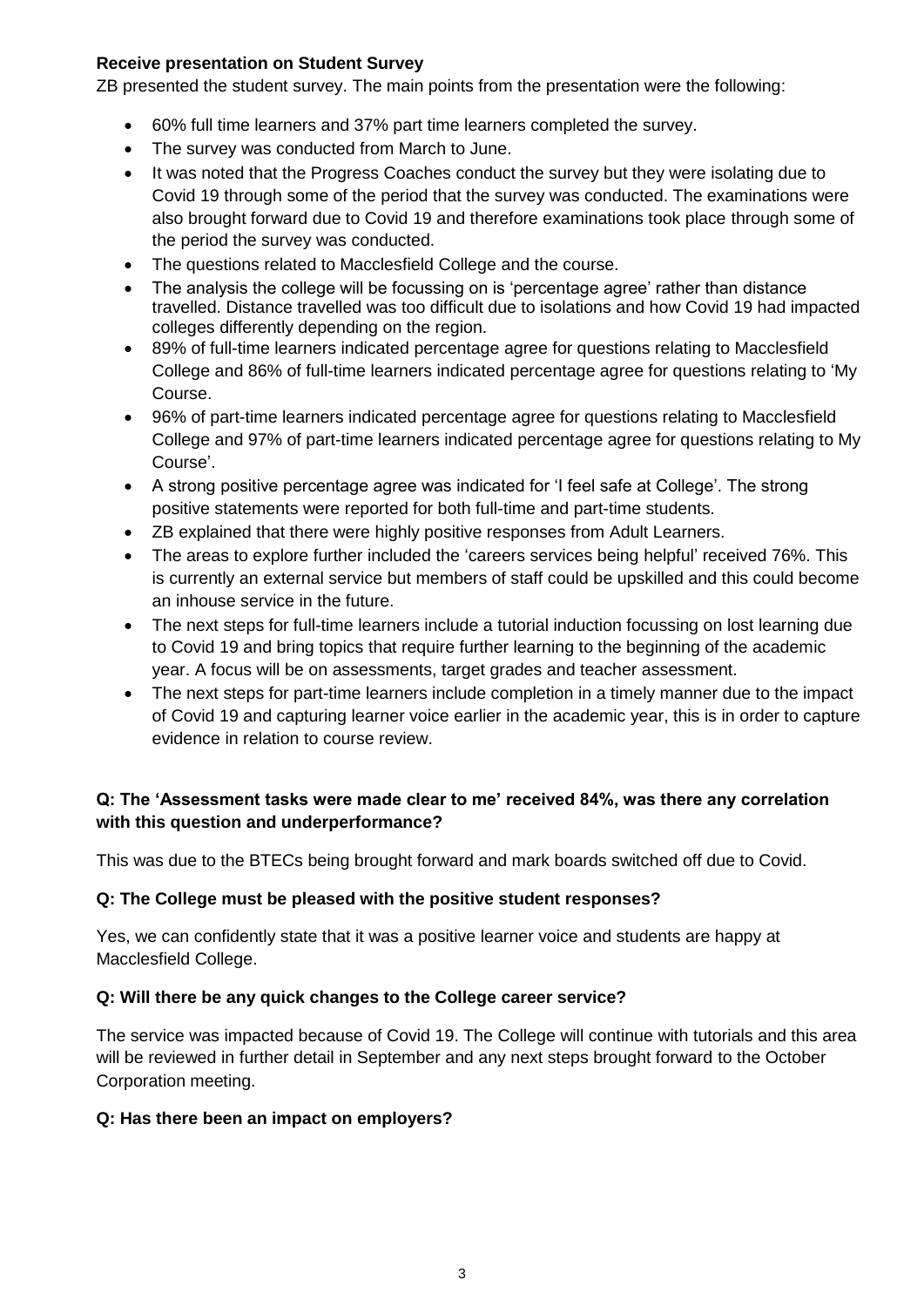Yes, the College is hoping this will improve after 19 July 2021 when restrictions may be lifted. The College will continue to work with employers to alleviate any concerns. LR is a member of the Pledge Board. However, a number of engagement activities did not take place last year due to Covid.

### **Q: Was the survey impacted by low engagement in any particular course areas?**

Engagement was across all courses and was not low in any one area. Engagement was evenly spread across all courses.

### **Q: Did the survey include questions relating to mental health and pastoral care?**

Yes, the questions in the survey related to all support channels.

#### **Receive presentation on Employer Survey**

TC joined the meeting to present the Employer Survey. The Chair welcomed TC to the meeting. The main points from the presentation were the following:

- The survey was conducted during April and May.
- 33% of employers completed the survey which was higher than the previous year.
- There was a low response rate in Hairdressing and Hospitality due to business closures due to Covid 19.
- There were 21 questions and two themes within the questions; the employer experience and experience on programme.
- The analysis focussed on percentage agreed and distance travelled.
- Strong positive responses were shared.
- Areas to explore further included 'assessors' online visits were well planned' and 'assessor provides sufficient feedback on apprentice progress'. All but one question showed an improvement in distance travelled.
- The next steps include student progress reports and members of staff will have employer feedback KPIs linked to their appraisal. There will also be further compliance checks in some sections including scrutinising of diaries for assessor visits.

#### **Q: Does the assessor meet with students for reviews?**

Yes, the assessor meets with the students for reviews but there is not an employer present. Going forward the employer will receive an update following the meeting.

#### **Q: Who leads the approach to employers from the College?**

There is a lead for training and sign ups but it is not always one person who responds to emails and enquiries. The apprenticeship agreement is set up from the beginning and communication is always from a member of the Maxim team. Every apprenticeship will be given a line manager and this person will always be involved and take responsibility for the agreement. TC confirmed that the number of apprenticeships who require Functional Skills has reduced.

The Corporation congratulated TC on her progress and distance travelled within a challenging year.

#### 37/21 **KPIs 2020/21**

## **To review the Key Performance Indicators for 2020/21**

The Principal presented the KPI document for 2020/21 in advance of the meeting. The summary document shared the list of detailed changes since the last report was received. There were no further questions.

#### 38/21 **Governance**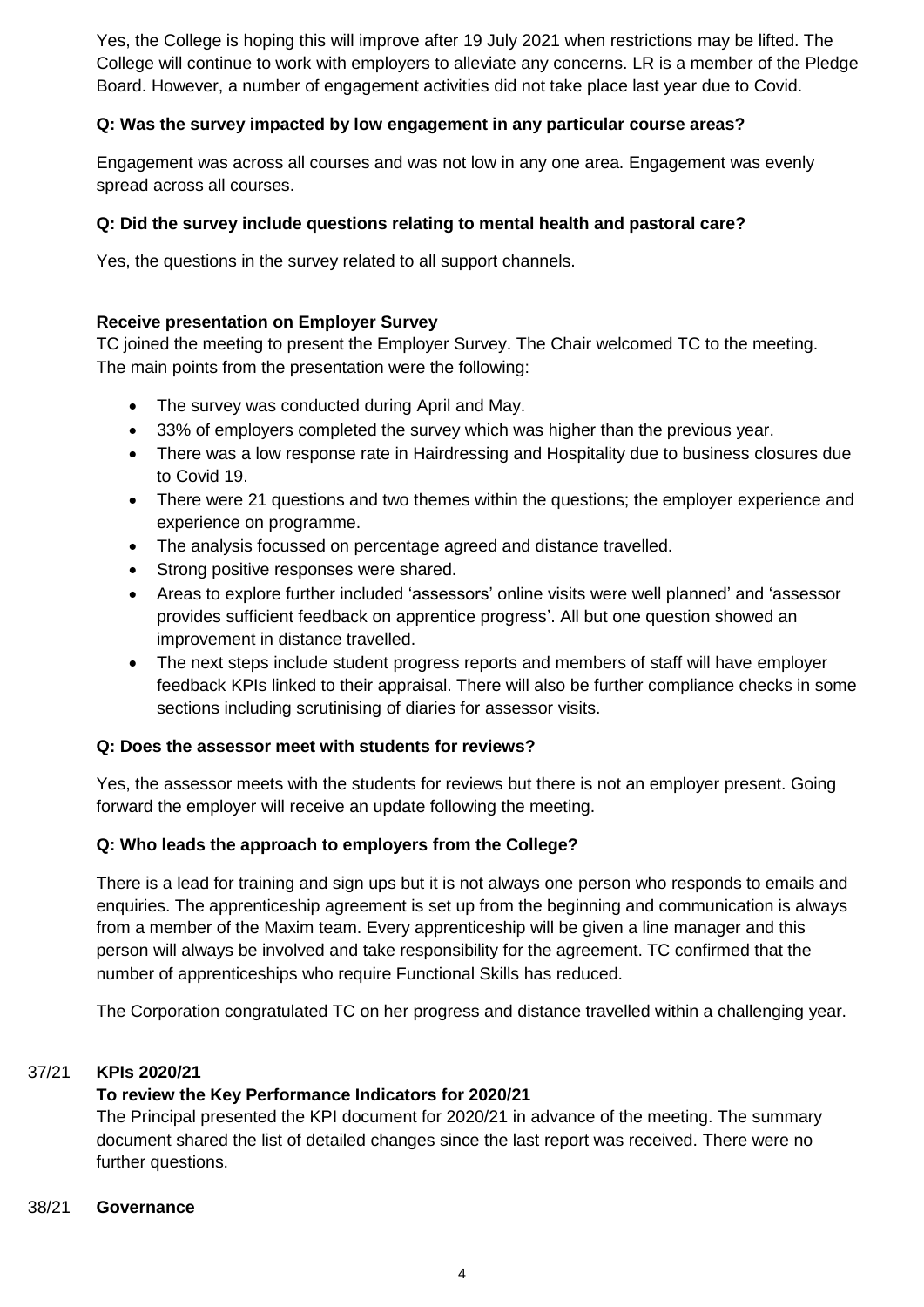## **To receive the Corporation structure for 2021/22 and Calendar of meetings**

The Director of Governance shared the Corporation structure for 2021/22 and calendar of meetings. The calendar of meetings was approved.

## **Verbal update from the Vice Chair to recommend a new appointment**

MS, MW, RK and RC had held a meeting with IC, a potential new governor. IC would bring a range of skills to the Corporation as the Managing Director of the Forum of Private business. His role included taking control of all the key management functions of the organisation, setting the strategy, controlling the budgets and instigating a wholesale change within the Forum. It was recommended that the Corporation appoint IC as a new Member. This was approved and the Director of Governance will complete the process.

## **Governor Engagement**

A number of Government Engagement activities had taken place since the last meeting. This included the following activities and was reported within the Annual Impact Report shared with the Corporation in advance of the meeting:

12 May PN met with LF (remotely)

18 May JW sent her apologies and this will be rearranged for the autumn term

9 June KW Core visit attended a Student Council meeting (remotely)

18 June GL rearranged to autumn term to include a teaching and learning visit The Director of Governance thanked the governors for their time and commitment with the engagement activities that had taken place.

## 39/21 **Audit Committee**

The Director of Governance provided a copy of the Audit Committee minutes in advance of the meeting. The Chair of the Audit Committee provided a verbal update on the meeting. This included under item 14/21 of the minutes, no matters relating to fraud, GDPR or reportable incidents was reported. The following Internal Audits will be carried over and reported on at the autumn term Audit Committee: MIS: Apprenticeships and Follow Up.

BDO have carried out three assignments to date and have provided the following levels of assurance and number of recommendations for each assignment:

| <b>Audit Assignment</b>    | Design      | <b>Operational</b><br><b>Effectivenes</b> | <b>Number of</b><br>recommendatio<br>ns |
|----------------------------|-------------|-------------------------------------------|-----------------------------------------|
| <b>Cyber Security</b>      | Moderate    | Moderate                                  |                                         |
| <b>Accounts Payable</b>    | Substantial | Substantial                               |                                         |
| <b>Curriculum Planning</b> | Substantial | Moderate                                  |                                         |

There was a detailed review of the Internal Audit Plan for 2021/22. The committee reviewed the amount of days required for each audit in detail. It was agreed that:

• Budget control and Treasury Management is merged into 'Budget control and cashflow', with days (for original Treasury Management audit) increased from 4 to 5.

- Health & safety days reduced from 5 to 4.
- Follow-up days reduced from 3 to 2.

The updated plan was recommended for approval by the Corporation and was approved.

The Chair of the Audit Committee recommended the Internal Audit Fees for approval:

The Internal Audit fees for 2021/22 will be 33 x £488 per day= £16,104. The Director of Governance confirmed that the proposed fee increase considers RPI/CPI and the general inflation seen across audit firms at present. The Internal Audit fees were approved.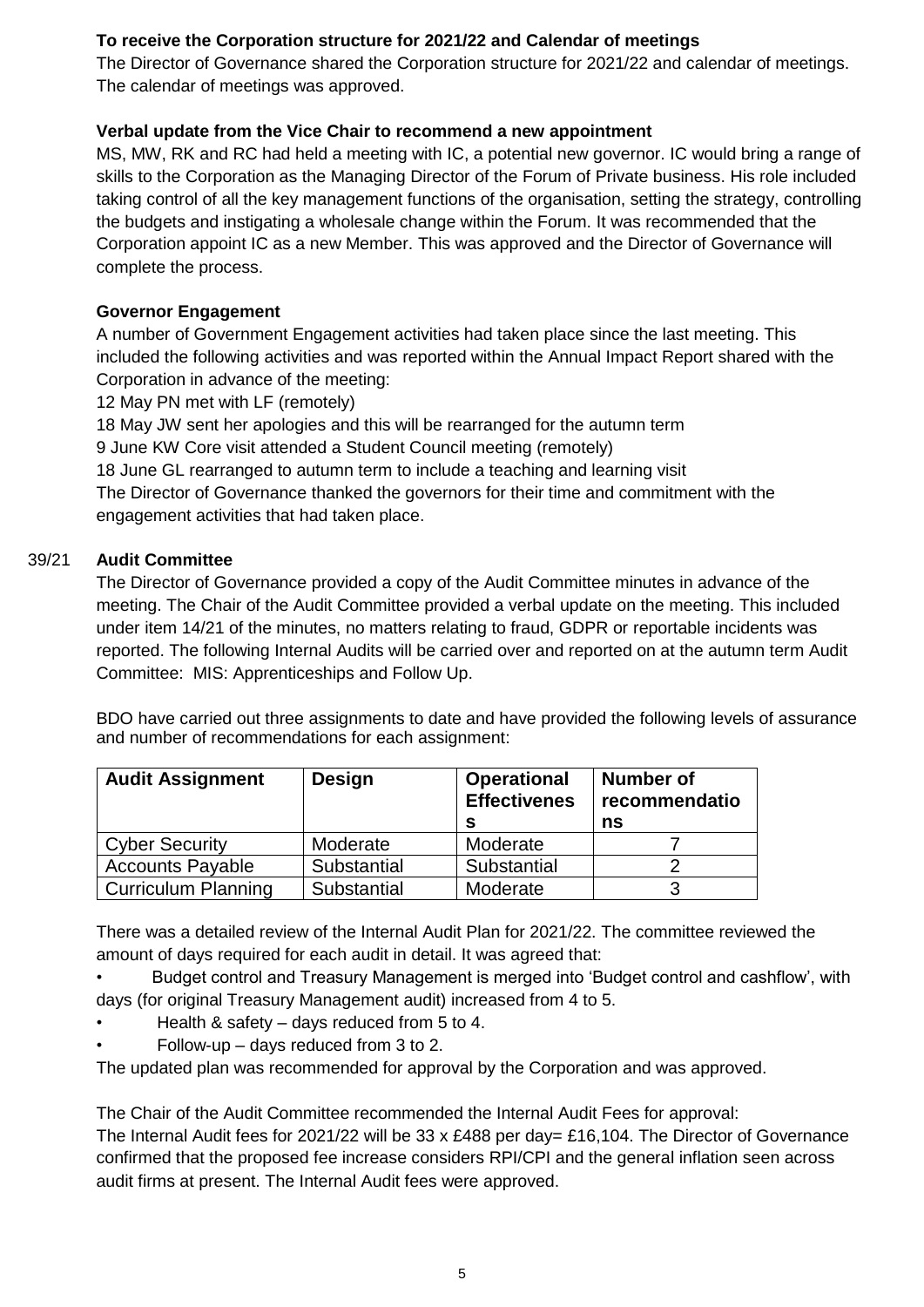The Chair of Audit recommended the External Audit Fees for approval: The external auditor's fees were received in advance of the meeting. Macclesfield College engaged with Wylie and Bissett as external auditors for the college with effect from 2020-21 financial statements audit. The cost to the College will be £16,595 plus VAT for the year end audit, including audit of the Teachers' Pension Scheme. The additional work required for the additional point in the Audit Code of Practice will be at an additional cost. At this time, the cost is not known as the guidance has not been published. The increase will be shared once the guidance has been reviewed and the extra work required is known. The Corporation agreed the proposal for the fees for the external audit.

The Director of Governance explained that this was M Grant's last meeting as Chair of the Audit Committee. M Grant will be leaving the Corporation in March 2022 and she will be remaining as an Audit Committee Member until this time. The Director of Governance thanked M Grant for her time, commitment and attention to detail during her time as Chair of Audit during her 4-year term. The Director of Governance informed the Audit Committee that M Wright will become Chair of the Audit Committee from September 2021 and she looked forward to working with him.

### 40/21 **Business**

## **i. Receive the College accounts for the period ended March 2021**

LF presented the May Management Accounts for review. LF is expecting to deliver a small improved surplus budget, with a financial health grade of 'Outstanding'. LF confirmed that there is an increase in the Apprenticeship budget and a reduction in tuition fees. The KPIs on page 3, show 'Outstanding' Financial Health, 46 days cash in hand and the bank covenant is forecast to be compliant.

The challenges around Covid 19 indicate that the AEB may be difficult to achieve and revision to forecasts have now been made. The full year forecast is reduced to £425K from the original budget of £566K. Unearned income below 90% threshold will be clawed back, this was included in the forecast as £360K after the clawback. There has been a recruitment drive in apprenticeships and there was an increase in June. The tables on page 10 of the report, highlight the 269 starts from May through to August. The staff costs are in line with the FE Commissioners recommendation. The pension is unknow until it is actual but has been well controlled. Page 12 of the report explains the pay costs in further detail and where costs have been controlled.

The Chair of the Corporation congratulated the team on presenting a small surplus, in an unpredicted year. The ELT had taken swift business action and as a consequence this had placed the College in a positive position when there would be a number of colleges in the sector facing financial difficulty.

## **ii. Budget 2020/21 and two-year Financial Forecast 2021/23 including applications**

LF presented the Budget 2020/21- and two-year Financial Forecast 2021/23 including applications. It was noted that the College is required to submit a forecast return for the period 2020-21 to 2022-23 by 31 July approved by the Corporation. The new proforma the ESFA provided has been used so the tables within the report do look different than in previous years. The College health is forecast to be Outstanding for the duration of the plan. The College KPIs are shared within the report for each financial year and shared with governors. A small surplus is expected to be achieved in each financial year.

On page 4 of the report the ESFA recommended within their guidance to remove borrowing and replace this with debt service cover so this is included as suggested.

On page 5 and 6 of the report the planned income is shared and for 2020-21 the College received an allocation to fund 1100 learners. For planning purposes in 2021/22, the college has planned for 1,241 learners with no further growth in 2022/2023. The 2020-21 revised forecasts indicate that the college can expect to receive £1,785K apprenticeship income and is forecasting to achieve £2,451K in 2021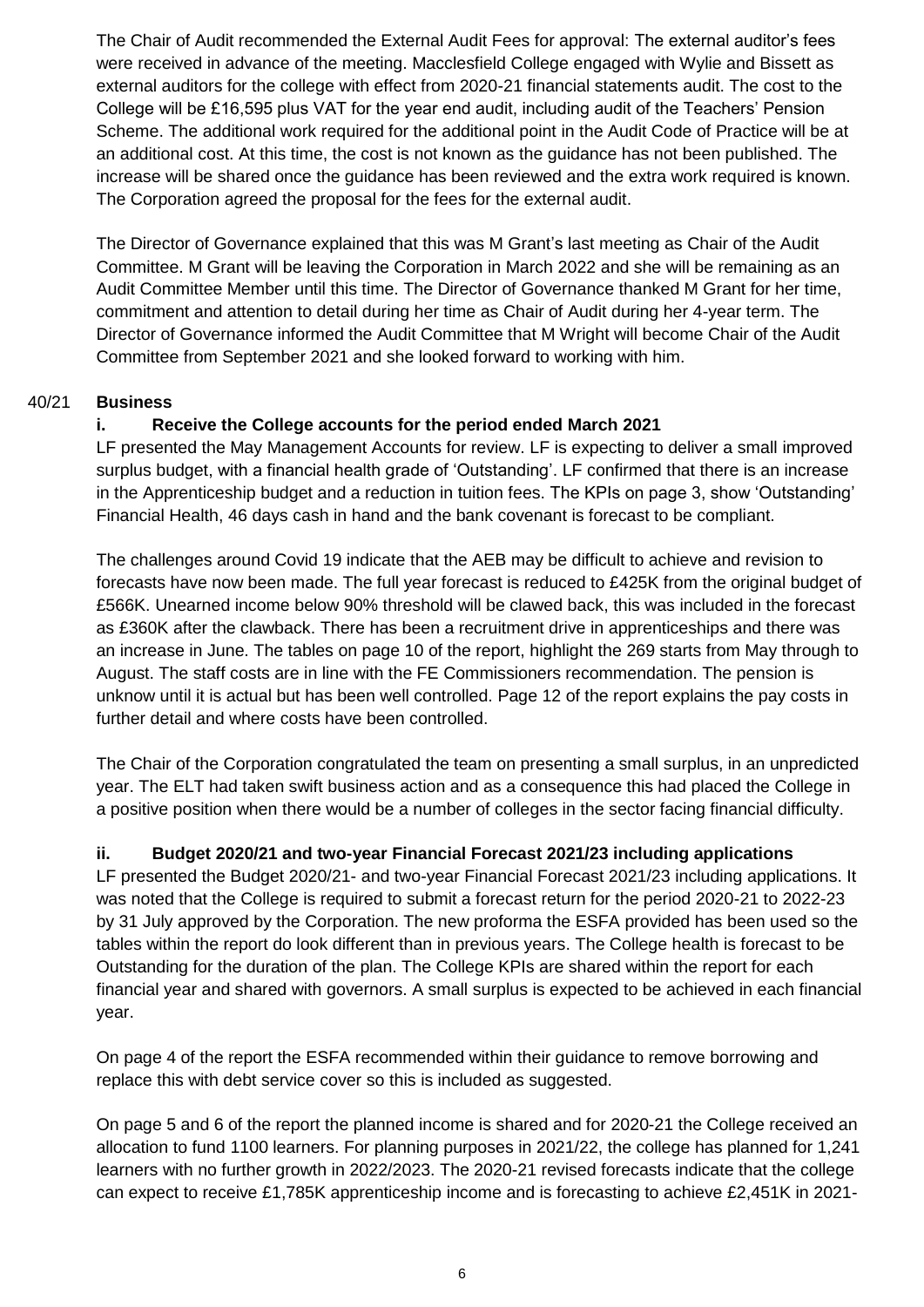22 and 2022-23. This is achievable and any changes can be made going forward as further income comes in.

The Vice Principal explained that due to Covid 19, the ESFA confirmed that there would be clawback on the Adult Budget in 2020-21 of any unearned income below 90% of the allocation for AEB. In 2020/21 the college reduced its income target to £425K and has also used this as the basis for budget planning in 2021/22 and 2022/23 to be prudent in its approach. The allocation received from the ESFA regarding AEB is £566K for 2021-22. In relation to Advanced Learner Loans, for 2020-21 income has been reduced due to the impact of Covid 19 and the lockdown situation the college has encountered. For 2021-22 and 2022-23 the college has included income up to its allocation provided at £253K and has curriculum plans in place to deliver this.

## **iii. Debt Write Off**

The Vice Principal presented the debt write off report in advance of the meeting. For 2020-21 there are ten debts which require approval for write off. These debts relate to tuition fees dating back to 2017. All of these debts are fully covered by the bad debt provision within the college accounts.

In line with the college's tuition fee policy, the learners were liable for the fees and the college pursued the collection of these debts via the debt collection agency used by the college. LF confirmed that all avenues have been explored to enable the collection of the debt.

Governors approved the debt write off within the report**. Reference numbers will be included on future reports.** 

## **iv. Financial Dashboard and ESFA letter**

The Financial Dashboard and ESFA letter confirmed the financial grade as 'Good' for 2019/20. The ESFA have reviewed the College's audited financial statements, the financial statements management letter and the annual report of the Audit Committee and no issues have been identified and no significant financial control concerns from the review. **In future where the signature of the Chair and Accounting Officer is, a date will also be included.**

## 41/21 **Teaching and Learning**

## i. **receive Equality and Diversity report**

The Corporation received an updated summer term copy of the Equality and Diversity report, prepared by the Director of HR in advance of the meeting. The Chair of the Corporation had attended the Equality and Diversity Committee meeting where the full report was reviewed. The report provides an overview of the college recruitment activity for the period September 2020 - June 2021 and provides key statistics around gender profile and ethnicity of applications and appointments made. It also contains the corporate profile of staff by age; gender and ethnicity together with disability under the equality act statistics. There were no further questions in relation to the report.

## **ii. Bid update**

The Vice Principal presented an update report on the bids. The Vice Principal explained that there are currently three large bids that are awaiting outcomes; including FECA condition monies, LEP Digital Skills Hub and CDF for 16-19 Study Programmes. The other sizeable bid related to the collaborative strategic fund. The bid table demonstrated the size and scope of investment.

## **Q: Would it be possible to include timescales in the table in future?**

Yes, this will be included in future reports.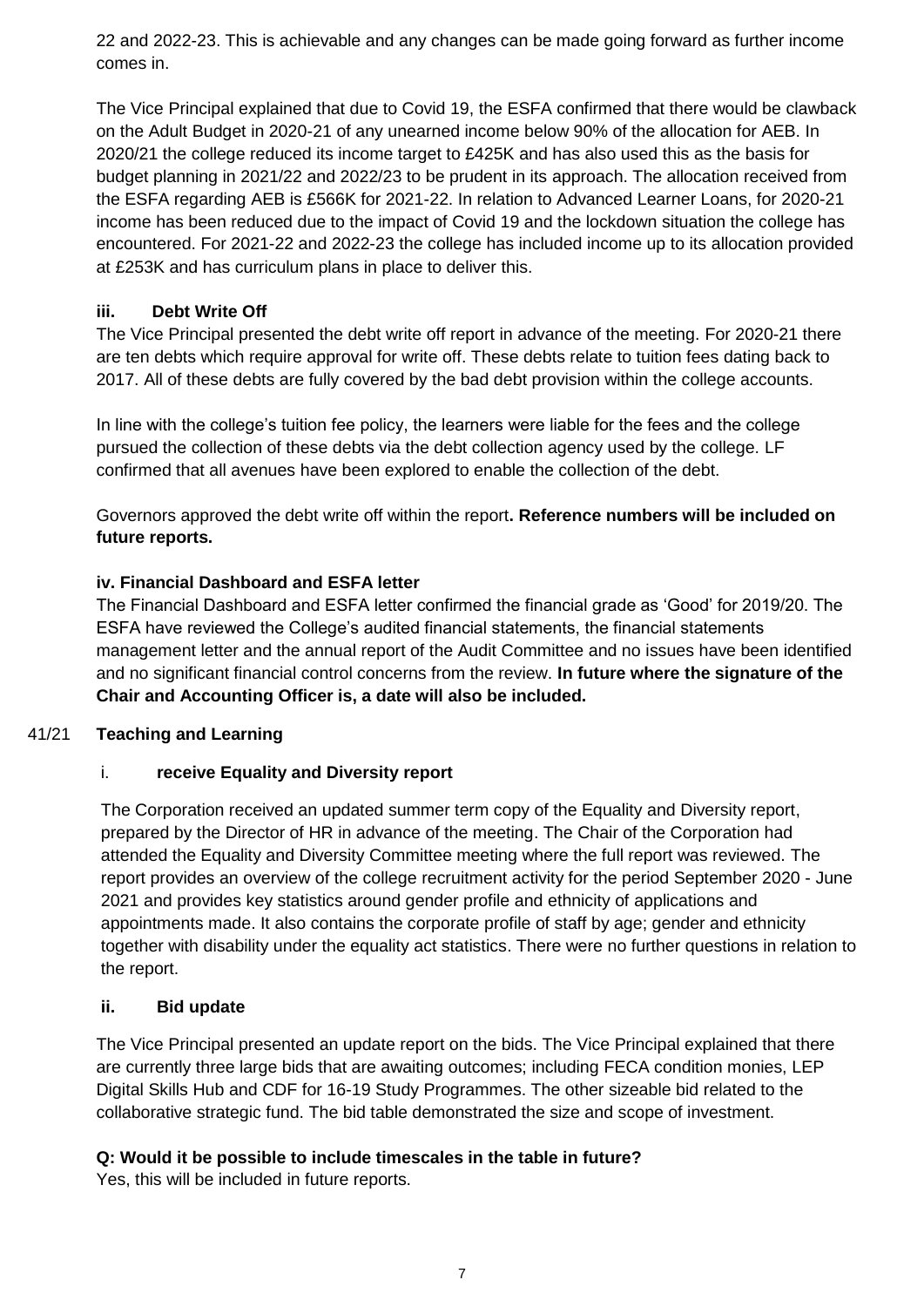The Principal explained that the DfE RoTAP related to the register of training providers and the application is resubmitted annually.

## **Q: Is the Accelerate bid with Chester University?**

There is a wider Accelerate bid for HE that is individual and also the IoT covering L4 and L5 provision in health, science, construction and engineering which is a project across four colleges. Macclesfield College will specialise in Digital and Creative Media. RK also continues to Chair the Principals Group for the local colleges to ensure there is a collaborative approach.

### **Q: Is there any further development with T Levels?**

The College will look to launch the Creative T Level in 2023/24. The numbers for this have been kept cautious.

Other income for 2020-21 included monies received from the ESFA in relation to the Estates FECA grant and also Covid support income in relation to the furlough of some staff during lockdown, alongside income received from students for bus passes. For 2021-22 and 2022-23 planned income only relates to income received from students for bus passes.

The Vice Principal explained that a pay award for staff during was given in 2020-21 of 1%; a further 1% pay award has been budgeted in 2021-22 and 2022-23 within the plan. Staff costs as a % of income (excluding restructuring) is planned to be 64.42% for 2020-21; 65.28% for 2021-22 and 65.6% 2022-23.

The Vice Principal pointed out other areas to note including the increase in teaching costs from that of 2020-21. These relate to the restoration of EPA costs in 2021-22 and future years where EPA costs reduced in 2020-21 due to the pandemic and reduced completions in year. The operational and maintenance costs in 2020-21 included the costs relating to the FECA grant received in 2020-21, this was a one-off addition for the remedial works required which were funded by this grant.

The bank covenant is in place for the duration of the plan. The plan is cautious and includes cash days in hand remaining at 50 and an estimated reduction in apprenticeships and loans and possible loss of income.

A member congratulated the team on achieving the AEB.

## **Q: The plan only allows for a 1% pay rise for members of staff, is there any way this can be increased?**

The Principal confirmed that there is a contingency budget but the College will be holding strong to include a 1% pay rise for the duration of the plan. This was a positive position taking into consideration the impact of Covid 19 and other colleges may not be in a position to be able to offer this.

## **Q: Is there a Union recommendation in relation to staff pay?**

Yes, there is a union recommendation that arrives each year. It is normally different to the AoC recommendation. The College always aims to deliver the AoC recommendation if the financial position is stable and supports the College sustainability.

## **Q: Will the College see a reduction in apprenticeships?**

The dips have been included in the forecast but the College has built back post lockdown and will increase in different areas.